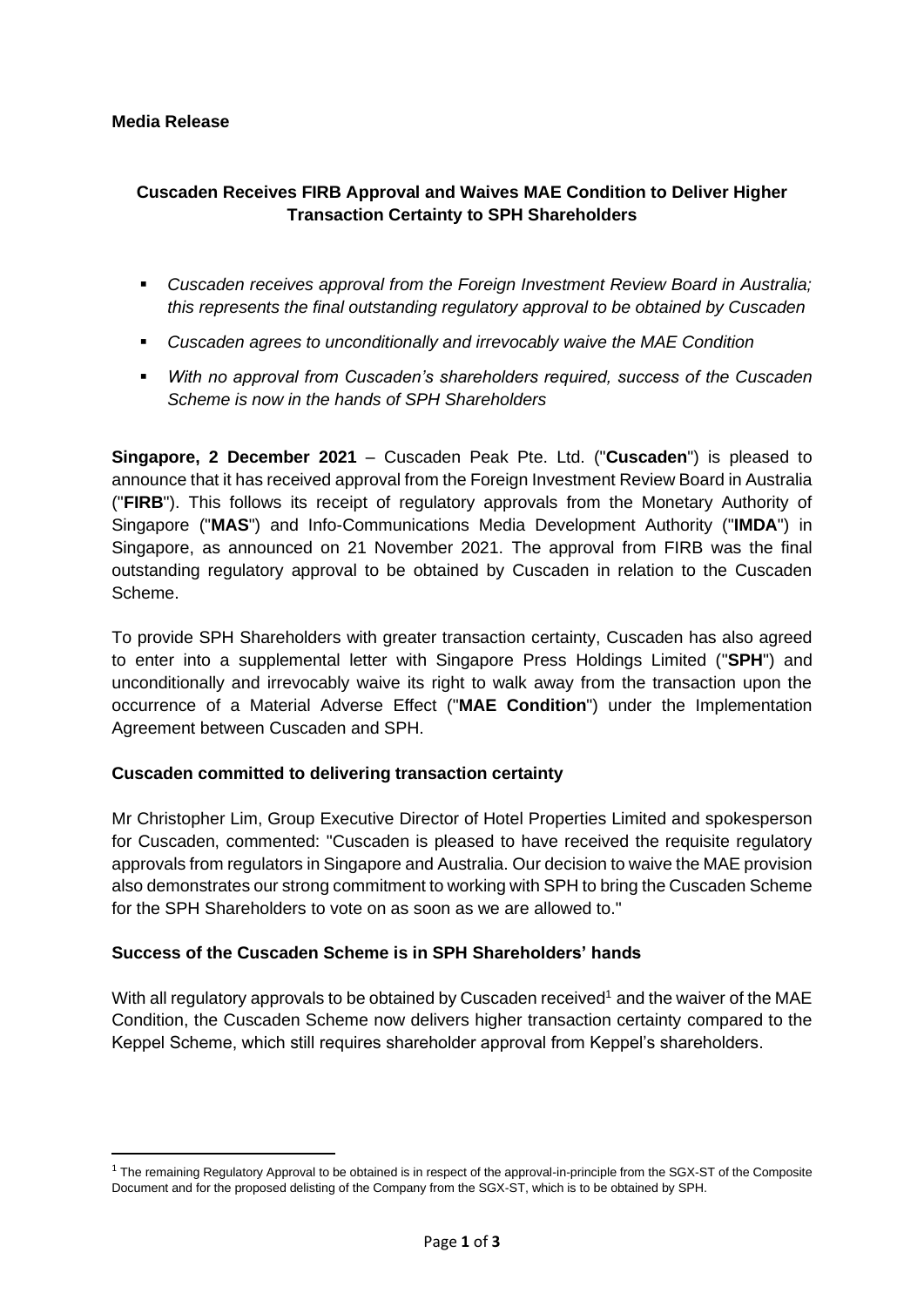Mr Lim said: "Cuscaden has worked hard to deliver this superior offer which now has greater transaction certainty. There is no additional shareholders' approval required by Cuscaden, and the success of the Cuscaden Scheme is now in SPH Shareholders' hands. We will continue to work expeditiously with SPH towards advancing the Cuscaden Scheme for its shareholders to vote on."

Morgan Stanley Asia (Singapore) Pte. is the financial adviser to Cuscaden in respect of the Cuscaden Scheme.

## **Responsibility Statement**

The directors of Cuscaden (including any who may have delegated detailed supervision of the preparation of this media release) have taken all reasonable care to ensure that the facts stated and all opinions expressed in this media release (excluding information relating to SPH, SPH REIT or the Keppel Scheme or any opinion expressed by SPH, Keppel Pegasus Pte. Ltd. or the IFA) are fair and accurate and that, where appropriate, no material facts which relate to Cuscaden have been omitted from this media release the omission of which would make any statement in this media release misleading. The directors of Cuscaden jointly and severally accept responsibility accordingly.

Where any information has been extracted or reproduced from published or otherwise publicly available sources or obtained from a named source, the sole responsibility of the directors of Cuscaden has been to ensure that, through reasonable enquiries, such information is accurately extracted from such sources or, as the case may be, reflected or reproduced in this media release. The directors of Cuscaden do not accept any responsibility for any information relating to SPH, SPH REIT or the Keppel Scheme or any opinion or rationale expressed by SPH, Keppel Pegasus Pte. Ltd. or the IFA.

### **- END -**

*This media release should be read in conjunction with the full text of the Joint Announcement dated 15 November 2021 and the update announcements dated 21 November 2021 and 2 December 2021 (collectively, the "Cuscaden Announcements"). In the event of any inconsistency or conflict between this media release and the Update Announcement of 2 December 2021, the information set out in the Update Announcement of 2 December 2021 shall prevail. Capitalised terms used but not otherwise defined herein shall have the meanings given to them in the Update Announcement of 2 December 2021, which is available on www.sgx.com.*

**For media enquiries, please contact:** 

**Klareco Communications Pte. Ltd. Ms Ang Shih-Huei / Ms Pearl Lam Tel No: +65 9189 1039 / +65 9724 0521 Email: [sang@klarecocomms.com](mailto:sang@klarecocomms.com) / [plam@klarecocomms.com](mailto:plam@klarecocomms.com)**